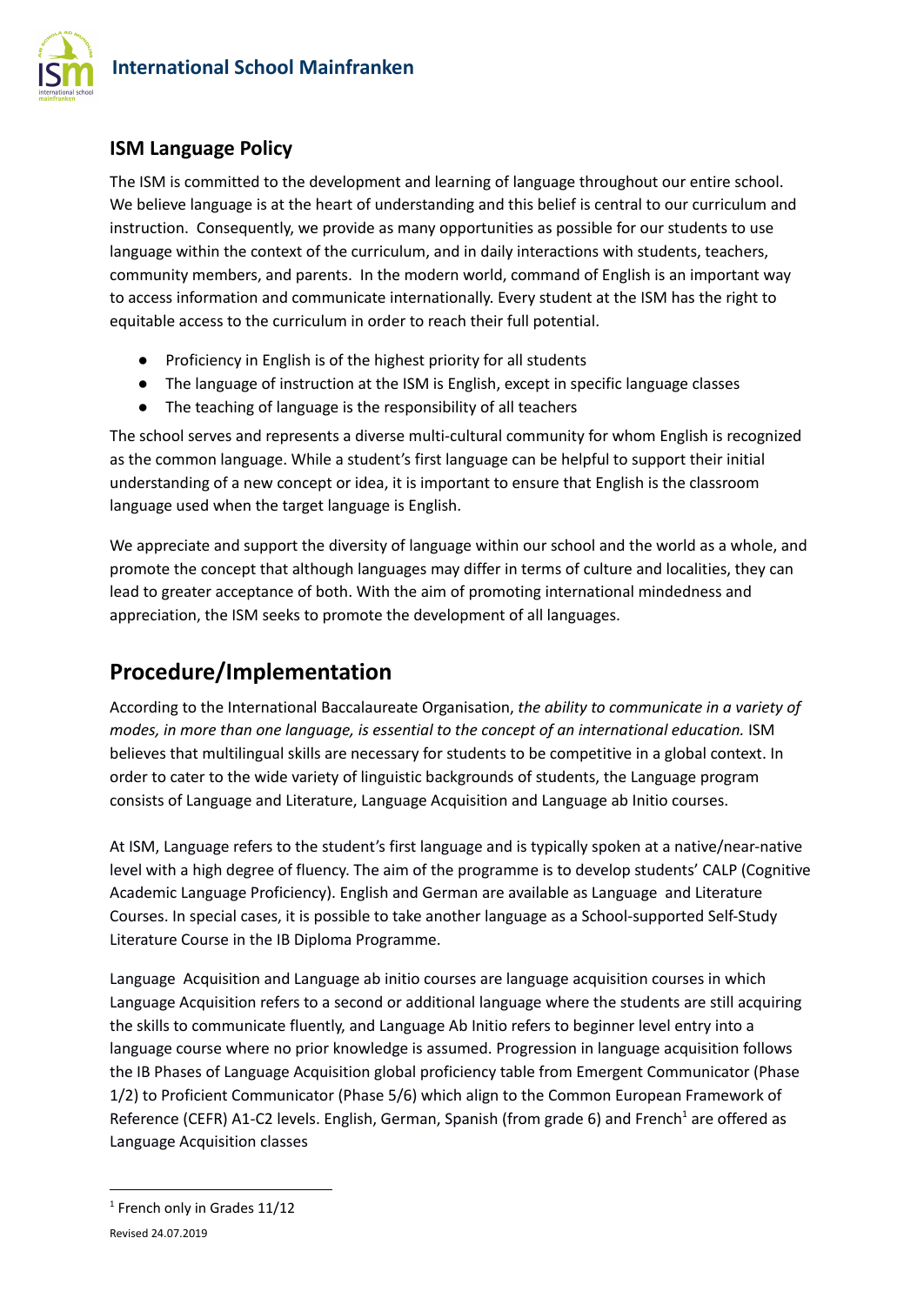

## **Placement**

- Upon enrollment at the ISM students will complete a language profile questionnaire, and, if English is not their mother tongue, an ELL Assessment
- Students will be grouped in classes as deemed appropriate by the Language and Literature / Mother Tongue teachers based on the assessments in addition to:
	- Previous school or kindergarten reports
	- Grade 1: Phonemic Awareness Test
	- Grade 2 5: "Grundschuldiagnose"/Elementary School diagnostic assessment
	- Input from parents

The school makes the final decision about the placement of a student.

- Placement on transition from Primary to Secondary School in Grade 6 will be based on the available assessment data. The decision will be made by the Language Coordinators with input from the language teachers and supported by the School coordinators and the Head of School in consultation with students' families.
- The Language (language and literature) programs in grades 6 10 are designed to accommodate English/German mother tongue speakers. One Language and Literature class is mandatory.
- The programs also accommodate bilingual students with English or German as a first or strong second language. This is subject to teacher recommendation. Students may be asked to take a test to ensure appropriate placement.
- The proficiency level of Language Acquisition students transitioning from Language Acquisition to Language and Literature will be based on the IB Phases of Language Acquisition global proficiency table along with a portfolio of their writing. Other information, such as the recommendation of the grade teacher and formative and summative assessments, will also be taken into consideration.
- A transition from Language Acquisition to Language and Literature will only be considered if the student is able to succeed on the Language and Literature criteria
- Where possible, phase 1 students will not be placed with other phases.

### **Assessment**

#### *Primary School*

Students will be assessed on the PYP Language Continuum:

- Oral Language Listening and Speaking
- Visual Language Viewing and Presenting
- Written Language Reading
- Written Language Writing

#### *Secondary School*

Students in Grades 6-10 Language and Literature will be assessed on the MYP Language and Literature Criteria: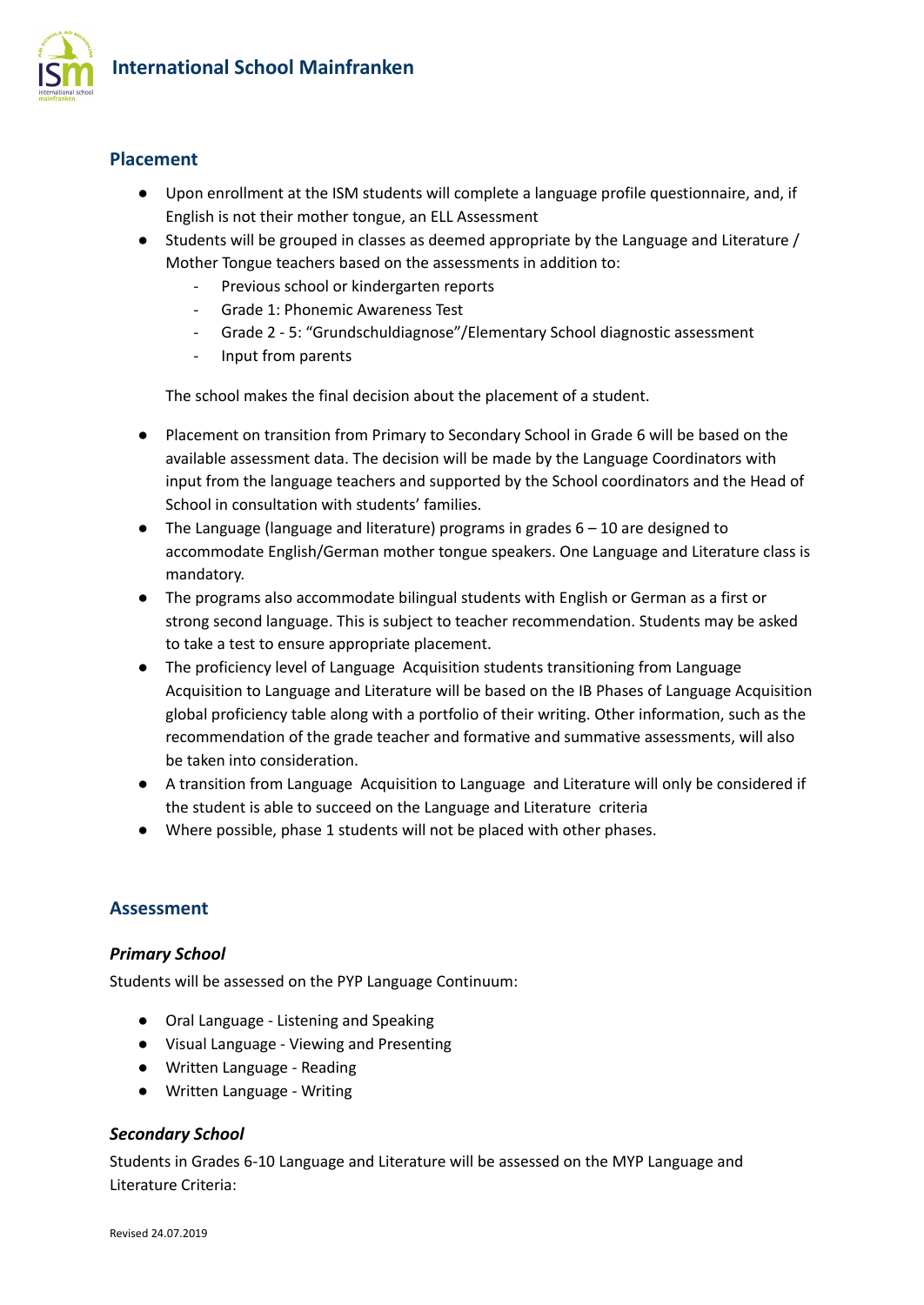

## **International School Mainfranken**

- Criterion A: Analysing
- Criterion B: Organising
- Criterion C: Producing Text
- Criterion D: Using Language

Students in Grades 6-10 Language Acquisition will be assessed on the MYP Language Acquisition Criteria:

- Criterion A: Listening
- Criterion B: Reading
- Criterion C: Speaking
- Criterion D: Writing

Students in Grades 11-12 will be assessed on the Language and Literature/Language Acquisition criteria for the components of the respective Group 1/Group 2 courses.

## **English Language Program**

The language of instruction at the ISM is English. Upon enrollment in the ISM, students are supported in their development of the English language in a variety of ways. In the primary and secondary levels, specific English-language benchmarks are identified, which promote high expectations and standards for all students. English language instruction is differentiated to meet the individual differences and learning styles of each student. All of our English language instruction is centered on reading, writing, speaking, and listening skills. In particular, interactive discussions, group-work dialogue and classroom communications between students and with the teacher should always be in English. This is to ensure that all members of the class are included in discussion and to strengthen and improve the development of English language skills.

#### *1. Purposes and Beliefs*

- To support students' multilingual language profiles
- For all students in the Language and Literature / Mother Tongue Program to experience success and enjoyment in their courses up to Group 1 IBDP level
- For all students to receive differentiated instruction, which provides an environment to enable appropriate challenge for all students
- To engage students in the language and literature learning process using the support of specialist Language and Literature trained teachers
- To ensure that our pedagogical structures and professional development recognize and are designed to promote academic language acquisition
- Students needing academic support may be excused from the German/Further Language programs to attend ELL support lessons. 2

### *2. Placement*

● Students will be grouped in classes as deemed appropriate by the Language A / Mother Tongue teachers. Differentiated instruction will ensure students are appropriately challenged

<sup>2</sup> See ELL Guidelines and [Procedures](https://docs.google.com/document/d/1jdJHPCUxBpcvviixJM5TOLE5yG5EBUQ8Pc9pwmiSwxw/edit?usp=sharing) for details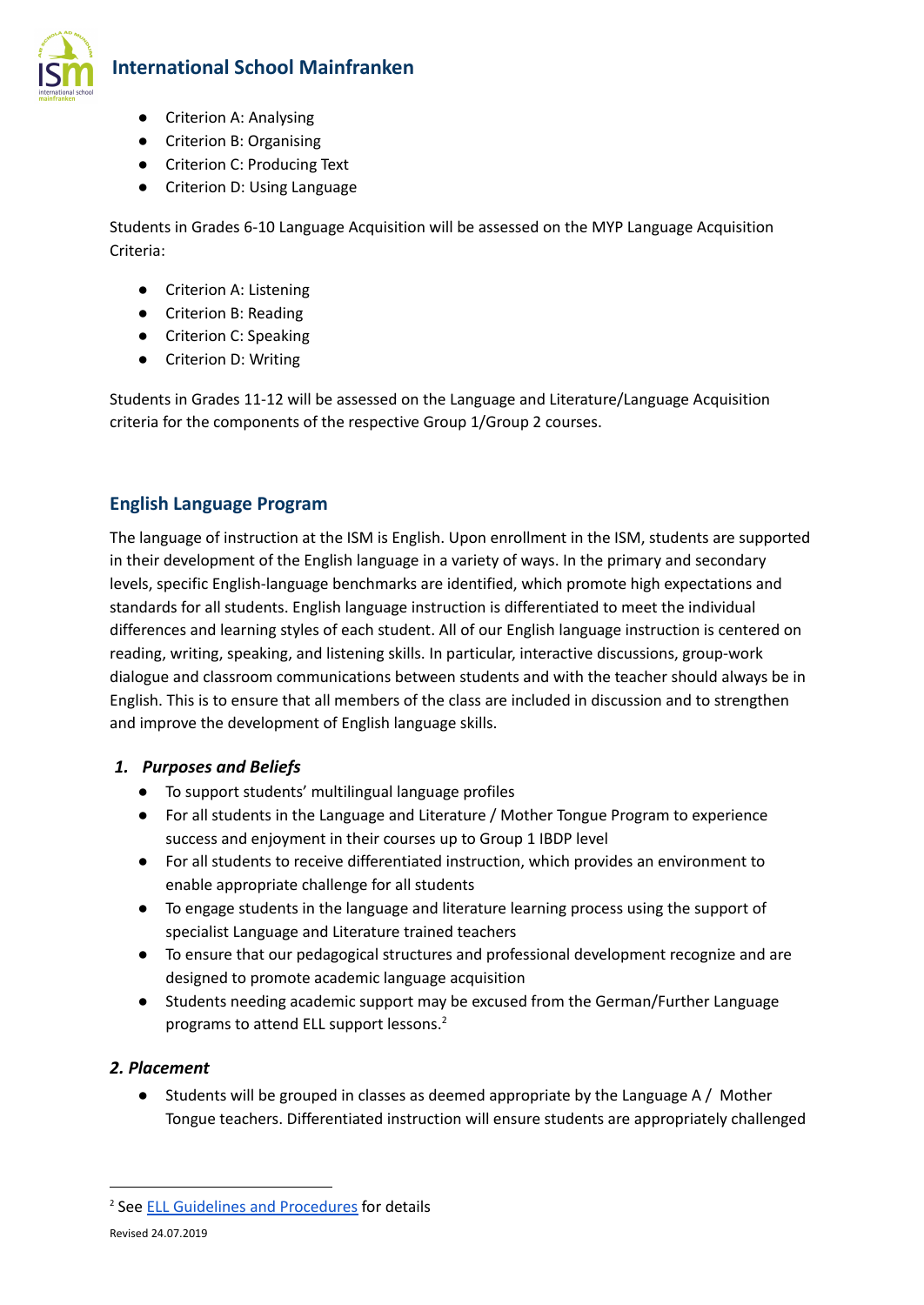**International School Mainfranken**



● In Grades 6-10, students will be placed into a Language and Literature or a Language Acquisitiongroup

## **German Language Program**

The ISM offers German as a language of study in all grade levels. In the primary, middle, and upper grades, German language skills are promoted through the development of skills and knowledge in addition to exposure to German culture. The objective of German Language Acquisition classes is to develop students' BICS (Basic interpersonal communicative skills) for them to be able to independently communicate in the host country. The language of instruction in German class is German and parents are encouraged to support German language development at home.

#### *1. Purposes and Beliefs*

- To support students' multilingual language profiles
- For all students in the Language and Literature / Mother Tongue Program to experience success and enjoyment in their courses up to Group 1 IBDP level and work towards the learning goals of the Bavarian curriculum, while recognizing that English is the main language of instruction
- For all students in the Language Acquisition Program to experience success and enjoyment in their courses up to Group 2 IBDP level and to acquire a working knowledge of German as the host country language and culture.
- To engage students in the language and literature learning process using the support of German Language and Literature/Language Acquisition trained teachers
- To foster an understanding and appreciation of German culture within our intercultural context and thus to foster intercultural awareness.
- To ensure that our pedagogical structures and professional development recognize and are designed to promote academic language acquisition.

### *2. Placement*

- Students will be placed into a Language and Literature or a Language Acquisition group
- Differentiated instruction will ensure students are appropriately challenged

### **Pathways**

Pathways from the PYP through the Middle Years to DP Groups 1/2 in our English and German language programs:

| <b>PYP</b>      | <b>Middle Years</b>                   | <b>DP</b>                                                                 |           |
|-----------------|---------------------------------------|---------------------------------------------------------------------------|-----------|
| PYP Phase 1 - 5 | Language A                            | Language A: literature SL/HL<br>Language A: language and literature SL/HL |           |
| <b>PYP</b>      | Middle Years Lang.<br>Acq.<br>G 6/7/8 | Middle Years Lang.<br>Acq.<br>$G$ 9/10                                    | <b>DP</b> |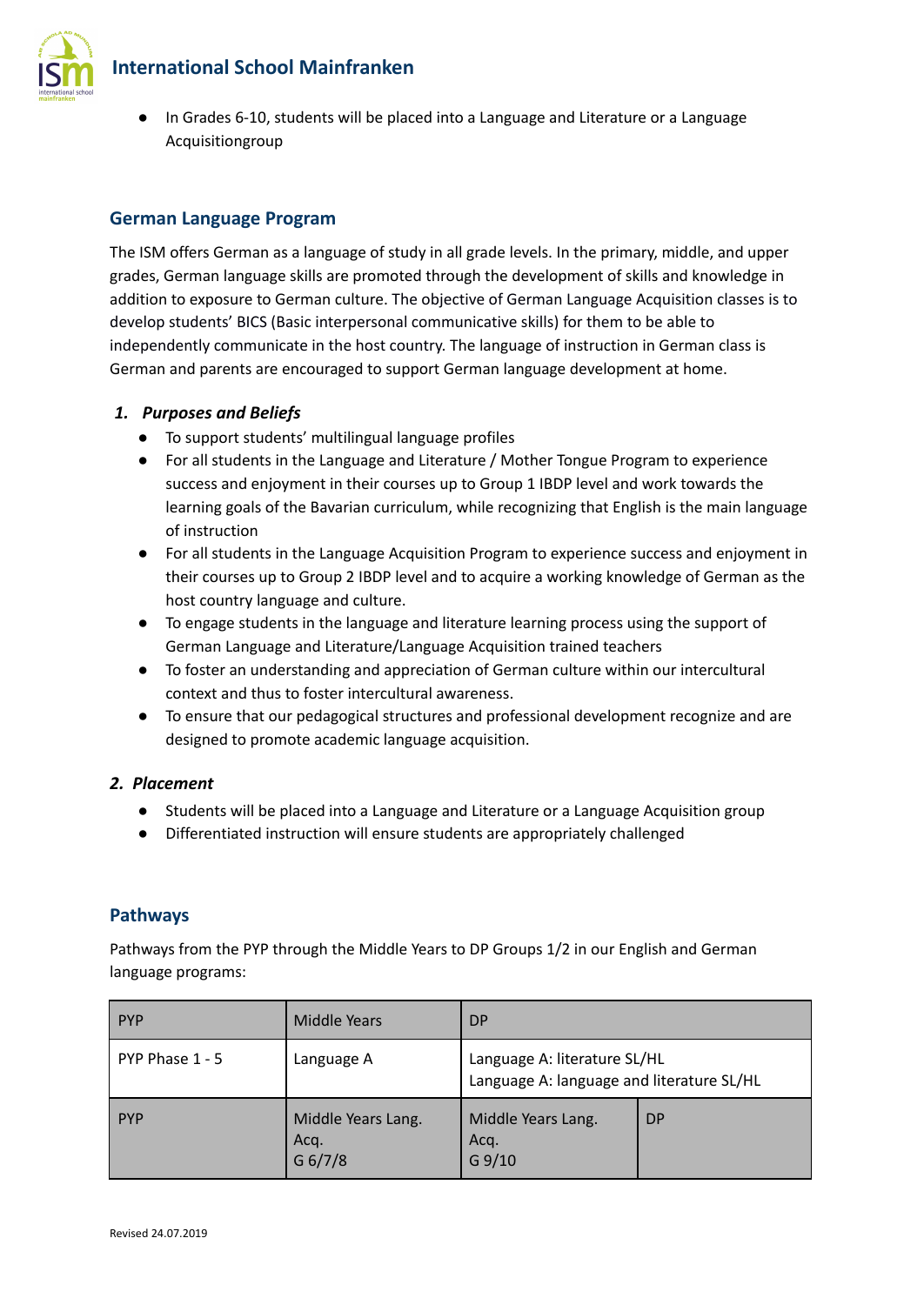

| PYP Phase 1 - 3<br>(CEFR A1.1 - A2.2) | Phase 1 (CEFR A1)                                  | Phase 1 (CEFR A1)                                 | Ab initio (CEFR A1.1 - A1.2)                                                                  |
|---------------------------------------|----------------------------------------------------|---------------------------------------------------|-----------------------------------------------------------------------------------------------|
|                                       | Phase 2 (CEFR A2)                                  | Phase 2 (CEFR A2)                                 | Ab initio (CEFR A2.1)<br>Language B SL (CEFR A2.2)                                            |
|                                       | Phase 3 (CEFR B1)  <br>Language and<br>Literature* | Phase 3 (CEFR B1)                                 | Language B SL                                                                                 |
|                                       | Phase 4 (CEFR B2)  <br>Language and<br>Literature* | Phase 4 (CEFR B2)                                 | Language B SL/HL                                                                              |
|                                       | Phase 5 (CEFR C1)  <br>Language and<br>Literature  | Phase 5 (CEFR C1)  <br>Language and<br>Literature | Language B SL/HL<br>Language A: literature<br>SL Language A:<br>language and<br>literature SL |
|                                       | Phase 6 (CEFR C2)  <br>Language and<br>Literature  | Phase 6 (CEFR C2)  <br>Language and<br>Literature | Language A: literature<br>SL/HL<br>Language A: language<br>and literature SL/HL               |

- All students of the Language and Literature / Mother Tongue Program who experience success will have access to Group 1 IBDP courses.
- Language and Literature / Mother Tongue teachers recommendations will inform student course selection for the DP Group 1 or Group 2 programs in Grades 11/12. Final decisions are made by the Language and Literature and Language Acquisition coordinators.
- In specific cases, the DP Coordinator may review the course selection for the DP. If there is disagreement, the Head of School will make the final decision.

### **Further Language Acquisition Program**

A Spanish Language Acquisition program is offered to students in grades 6-10 culminating in the option to take the IGCSE Spanish as a 2nd Language examination in Grade 10. At the IB DP level, there are a range of options for studying Spanish either as an ab initio or Language Acquisition course through a partner institution. The language of instruction is Spanish.

In the IB Diploma Programme Language Acquisition in French at ab initio level is also offered. The language of instruction is French.

#### **Mother Tongue Support**

The mother tongue is defined as the language that the child considers to be their strongest or preferred language. It is the language in which the child has developed the concepts and an understanding of the world, and will refer to in order to increase that conceptual understanding. Mother tongue language development is an integral part of the learning process, and the ISM believes that supporting continued mother-tongue language development helps create a well-balanced, confident student. The ISM understands that mother-tongue language growth helps